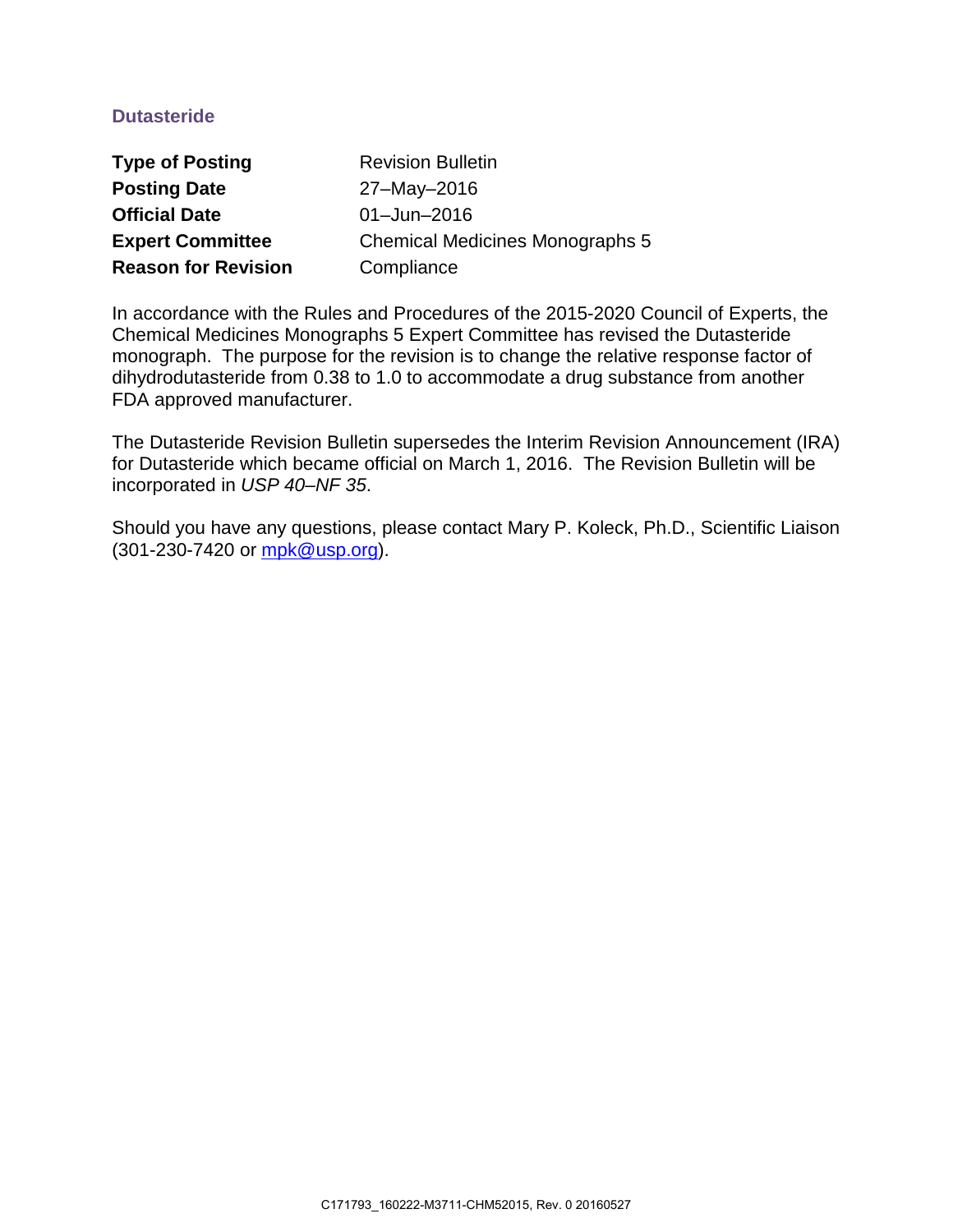

Dutasteride contains NLT 97.0% and NMT 102.0% of mercially available platinum standard.<br>dutasteride (C<sub>22</sub>H<sub>30</sub>E<sub>6</sub>N<sub>2</sub>O<sub>2</sub>), calculated on the anhydrous **Standard solution 1:** 1.0 µg/mL of platinum in *Diluent* dutasteride  $(C_2H_{30}F_6N_2O_2)$ , calculated on the anhydrous<br>and solvent-free basis.<br>**IDENTIFICATION** by the standard solution 2: 0.1 µg/mL of platinum in *Diluent*<br>**IDENTIFICATION** from Standard solution 2: 0.1 µg/mL of

- **<sup>A</sup>. INFRARED ABSORPTION** 〈**197K**〉 or 〈**197M**〉**.** •.〈197A〉 **Mode:** ICP–OES
- may be used.  $_{\bullet}$  (IRA 1-Mar-2016)<br>**B.** The retention time of the major peak of the Sample •

### • PROCEDURE

- 
- 
- System suitability solution: 0.5 mg/mL of USP Dutas-<br>teride Resolution Mixture RS in *Diluent*. Sonicate to<br>dissolve. Calculate the limit of quantitation from the *Diluent*:<br>in *Diluent*. Sonicate to dissolve.<br>in *Diluent*
- 
- in *Diluent*. Sonicate to dissolve.<br> **Sample solution:** 0.5 mg/mL of Dutasteride in *Diluent*.<br>
Sonicate to dissolve. Sonicate to dissolve.
- 

**Chromatographic system**<br>
(See *Chromatography* ⟨621⟩*, System Suitability*.) *C<sub>S</sub>* = nominal concentration of •dutasteride• (IRA 1-

- 
- 
- 
- 
- 
- 
- epimer and dutasteride, *System suitability solution* **Relative standard deviation:** NMT 1.5%, *Standard* Result =  $C_s/C_U$ *solution*

**Samples:** *Standard solution* and *Sample solution*<br>
Calculate the percentage of dutasteride  $(C_2H_{30}F_6N_2O_2)$   $C_U$  = concentration of Dutasteride in the *Sample* Calculate the percentage of dutasteride  $(C_{27}H_{30}F_6N_2O_2)$   $C_U =$  concentration of Dutasteride taken:<br>in the portion of Dutasteride taken: in the portion of Dutasteride taken:

$$
r_U
$$
 = peak response from the Sample solution

- **Dutasteride Dutasteride C**<sub>*S*</sub> = peak response from the *Standard solution*  $C_s$  = concentration of USP Dutasteride RS in the
	- *Standard solution* (mg/mL)
	- *C<sup>U</sup>* = concentration of Dutasteride in the *Sample solution* (mg/mL)

**Acceptance criteria:** 97.0%–102.0% on the anhydrous and solvent-free basis

### **IMPURITIES**

• **RESIDUE ON IGNITION** 〈**281**〉**:** NMT 0.1%

### *Change to read:*

### • LIMIT OF PLATINUM

 $C_{27}H_{30}F_6N_2O_2$ <br>  $(5\alpha,17\beta)$ -N-[2,5-Bis(trifluoromethyl)phenyl]-3-oxo-4-azaan-<br>  $\alpha, \alpha, \alpha, \alpha', \alpha', \alpha', \alpha'$ -drost-1-ene-17-carboxamide;<br>  $\alpha, \alpha, \alpha, \alpha, \alpha', \alpha'$ -xarboxamide;<br>  $\alpha, \alpha, \alpha, \alpha, \alpha', \alpha'$ -xylidide [164656-23-9].<br>

17β-carboxy-2',5'-xylidide [164656-23-9].<br>**DEFINITION**<br>DEFINITION *uent*. Prepare by diluting (1:100) a 1000-µg/mL com-<br>Dutasteride contains NLT 97.0% and NMT 102.0% of mercially available platinum standard.

from *Standard* solution 1

**Sample solution:** 0.01 g/mL of Dutasteride in *Diluent*. Sonicate to dissolve. *Change to read:* **Instrumental conditions**

- (See *Plasma Spectrochemistry (730).*)<br>Mode: ICP-OES
- 
- 
- Analytical wavelength: 306.471 nm<br>Spectrophotometric system: Use an inductively cousolution corresponds to that of the *Standard solution*, as<br>obtained in the Assay.<br>obtained in the Assay.<br>obtained in the Assay. sponse from the *Diluent*, *Standard solution 1*, and **ASSAY** *Standard solution 2*.

- **PROCEDURE**<br> **Diluent:** Acetonitrile and water (60:40)<br> **System suitability**<br> **System suitability**<br> **System suitability**<br> **System suitability**<br> **System suitability**<br> **System suitability**<br> **System suitability**<br> **System su** 
	- - **Limit of quantitation:**  $3 \mu g/g$  for platinum.  $\bullet$  (IRA 1.

- Sonicate to dissolve.<br>**Chromatographic system**<br>(ug/mL) (ug/mL) (ug/mL)
	-
- Mode: LC<br>
Detector: UV 220 nm<br>
Column: 4.6-mm × 25-cm; 5-µm packing L1<br>
Column: 4.6-mm × 25-cm; 5-µm packing L1<br>
Column temperature: 35°<br>
Analysis<br>
Analysis<br>
Analysis

- **Column temperature:** 3 mL/min **Column temperature:** 3 Samples: *Diluent*, *Standard solution 1*, *Standard solution 1*, *Standard solution 1*, *Standard solution 1*, *Standard solution 1*, *Standard solution 2*, and *Samp*
- **Injection volume:** 1.9  $\mu$  L<br> **Run time:** 1.5 times the retention time of dutasteride<br> **System suitability**<br>
System suitability solution and Standard<br> **System suitability solution** and Standard<br> **System suitability solu**

**Suitability requirements**<br>
Suitability requirements<br> **Suitability requirements**<br> **Suitability requirements**<br> **Resolution:** NLT 1.5 between dutasteride 17α-<br> **Calculate the concentration, in μg/g, of platinum in**<br>
the por

- Analysis<br>**Samples:** Standard solution and *Sample* solution **C**<sub>S</sub> = concentration of platinum in the *Sample*<br>solution (µg/mL)
	-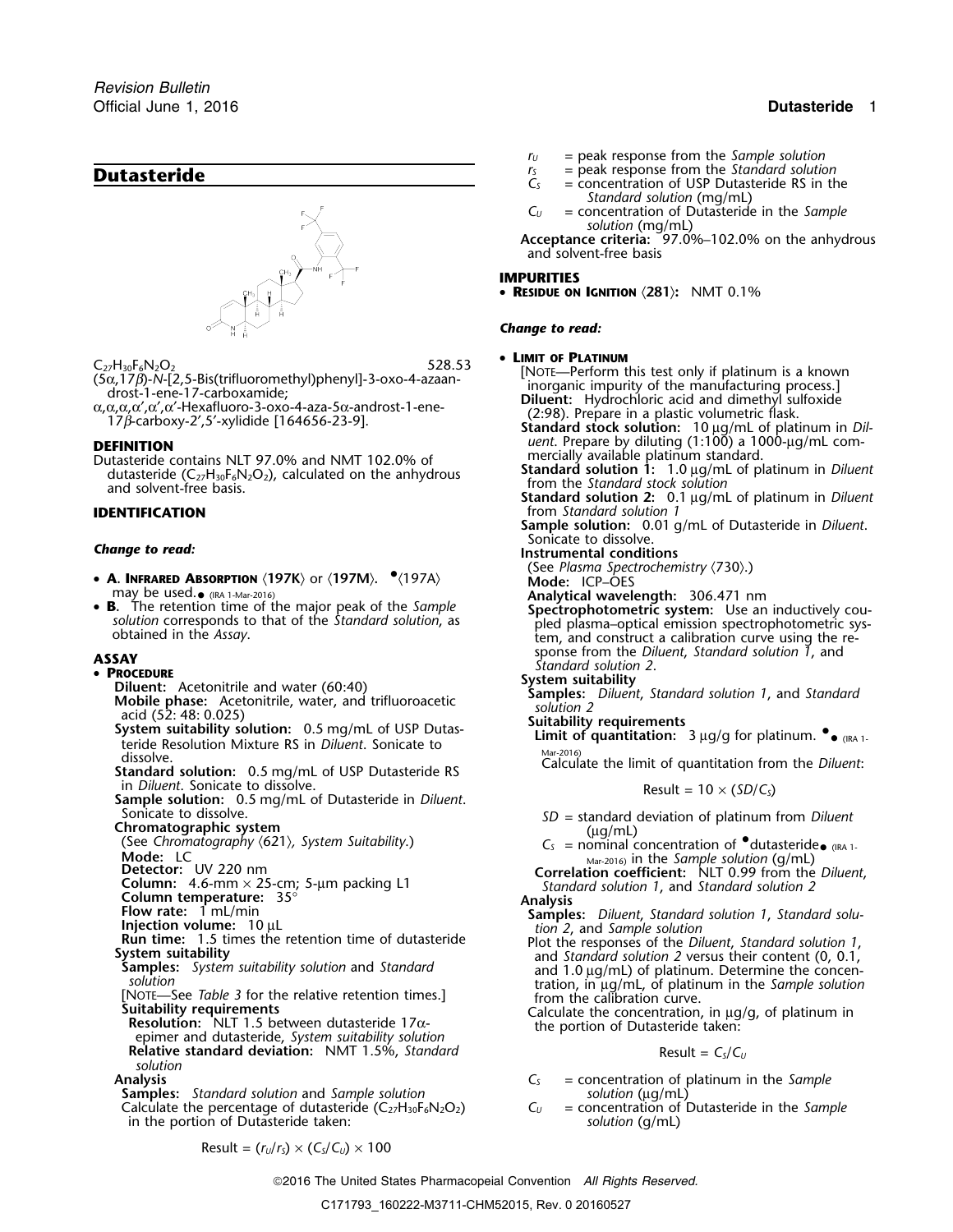Acceptance criteria: NMT 5 µg/g • LIMIT OF RESIDUAL SOLVENTS

- **Standard stock solution:** 5 mg/mL each of acetonitrile, ethyl acetate, pyridine, toluene, dioxane, and *n*-heptane in dimethyl sulfoxide<br>**Standard solution:** 10  $\mu$ g/mL each of acetonitrile,
	- ethyl acetate, pyridine, toluene, dioxane, and *n*-heptane in dimethyl sulfoxide from the *Standard stock* solution *solution n***-Heptane 1 0.85 0.5** 0.5
- **Sample solution:** 10 mg/mL of Dutasteride in dimethyl sulfoxide<br>sulfoxide<br>Chromatographic system

(See *Chromatography* 〈621〉*, System Suitability*.) **Mode:** GC

**Detector:** Flame ionization **Change to read:** 

**Column:** 0.32-mm × 30-m; capillary coated with 5-µm film of G1 • **ORGANIC IMPURITIES, PROCEDURE <sup>1</sup>**

**Column:** See *Table 1*.

| Initial<br>Tempera-<br>ture | Tempera-<br>ture<br>Ramp<br>(°/min) | Final<br>Tempera-<br>ture | <b>Hold Time</b><br>at<br><b>Final Tem-</b><br>perature<br>(min) | <b>SUILADINTY TEQUITENTIES</b><br><b>Resolution:</b> NLT 1.5 between dutasteric<br>epimer and dutasteride<br><b>Analysis</b><br><b>Sample:</b> Sample solution<br>Calculate the percentage of each impurity |
|-----------------------------|-------------------------------------|---------------------------|------------------------------------------------------------------|-------------------------------------------------------------------------------------------------------------------------------------------------------------------------------------------------------------|
| 50                          |                                     | 50                        |                                                                  | tion of Dutasteride taken:                                                                                                                                                                                  |
| 50                          | 10                                  | 200                       |                                                                  |                                                                                                                                                                                                             |
|                             |                                     |                           |                                                                  | Result = $(r_U/r_T) \times (1/F) \times 100$                                                                                                                                                                |

**Carrier gas:** Helium

**Split flow:**<sup>10</sup> mL/min *solution* **Injector type:** Headspace<br> **Sample volume:** 2 mL **Temperatures Acceptance criteria:** See *Table 3*. **Sample:** 85° **Needle:** 100° **•Thermostating:** 15 min<br>System suitability **Sample:** Standard solution Suitability requirements **Resolution:** NLT 1.2 between *n*-heptane and diox-

$$
Result = (r_U/r_S) \times (C_S/C_U) \times 100
$$

- $r_U$  = peak response of each solvent from the
- $r<sub>S</sub>$  = peak response of each solvent from the *Standard solution*
- $C_5$  = concentration of each solvent in the *Standard* solution (mg/mL)
- $C_U$  = concentration of Dutasteride in the *Sample* diene-17-carboxamide. *solution* (mg/mL) <sup>f</sup>

**Acceptance criteria:** See *Table 2*. drostane-17-carboxamide.

| ٠<br>۰, |  |
|---------|--|
|         |  |

| <b>Name</b>   | <b>Relative</b><br><b>Retention</b><br>Time | Acceptance<br>Criteria,<br>NMT $(%)$ |
|---------------|---------------------------------------------|--------------------------------------|
| Acetonitrile  | 0.30                                        | 0.3                                  |
| Ethyl acetate | 0.60                                        | 0.2                                  |
| Dioxane       | 0.83                                        | 0.1                                  |
| $n$ -Heptane  | 0.85                                        | 0.5                                  |
| Pvridine      | 0.92                                        | 0.2                                  |
| Toluene       |                                             | 0.2                                  |

**Temperatures Diluent, Mobile phase, System suitability solution, •. Injection port:** 180° **• (IRA 1-Mar-2016) Sample solution,** and **Chromatographic** system: Proceed as directed in the Assay.

**Sample:** *System suitability solution*

**Table 1 Table 1 Hold Time Example 1 Hold Time Hold Time Example 1 Hold Time Resolution:** NLT 1.5 between dutasteride 17α-

**Initial Tempera- Final at** epimer and dutasteride

**Sample:** Sample solution<br>Calculate the percentage of each impurity in the portion of Dutasteride taken:

$$
Result = (rU/rT) \times (1/F) \times 100
$$

**Flow rate:** Head pressure at 12 psi *r* and *r* and *r* and *r* area for each impurity from the *Sample* 

**Septum purge:**  $2 \text{ mL/min}$ <br> **Septum purge:**  $2 \text{ mL/min}$ <br> **Injector type:** Headspace<br> **Injector type:** Headspace

 $=$  relative response factor (see *Table 3*)

| $^{\bullet}$ Table 3 |  |
|----------------------|--|
|                      |  |

| <b>Transfer line:</b> $110^{\circ}$<br>Times<br><b>Equilibration:</b> 1 min<br><b>Thermostating: 15 min</b> | <b>Name</b>                               | <b>Relative</b><br><b>Retention</b><br>Time | <b>Relative</b><br><b>Response</b><br><b>Factor</b> | Acceptance<br>Criteria,<br>NMT $(%)$ |
|-------------------------------------------------------------------------------------------------------------|-------------------------------------------|---------------------------------------------|-----------------------------------------------------|--------------------------------------|
| stem suitability                                                                                            | Dutasteride acid <sup>a</sup>             | 0.10                                        | 1.0                                                 | 0.2                                  |
| ample: Standard solution<br>uitability requirements                                                         | Dutasteride<br>dimethylamide <sup>b</sup> | 0.11                                        | 1.4                                                 | 0.2                                  |
| <b>Resolution:</b> NLT 1.2 between <i>n</i> -heptane and diox-<br>ane peaks                                 | Dutasteride<br>methyl ester <sup>c</sup>  | 0.28                                        | 1.0                                                 | 0.15                                 |
| Relative standard deviation: NMT 5% for each<br>solvent                                                     | Dutasteride ethyl<br>ester <sup>d</sup>   | 0.39                                        | 1.0                                                 | 0.2                                  |
| alysis<br>amples: Standard solution and Sample solution                                                     | Dutasteride $17\alpha$ -<br>$5$ -ene $e$  | 0.90                                        | 1.0                                                 | 0.2                                  |
| alculate the percentage of each solvent in the portion<br>of Dutasteride taken:                             | Dutasteride $17\alpha$ -<br>epimer        | 0.93                                        | 1.0                                                 | 0.3                                  |
| Result = $(r_U/r_s) \times (C_s/C_u) \times 100$                                                            | Dutasteride                               | 1.00                                        |                                                     |                                      |
| $=$ peak response of each solvent from the                                                                  | Chlorodutaster-<br>idef                   | 1.15                                        | 0.33                                                | 0.4                                  |

Sample solution<br>a  $(5\alpha, 17\beta)$ -3-Oxo-4-azaandrost-1-ene-17-carboxylic acid.

<sup>b</sup> (5α,17β)-*N*,*N*-Dimethyl-3-oxo-4-azaandrost-1-ene-17-carboxamide.<br><sup>c</sup> Methyl (5α,17β)-3-oxo-4-azaandrost-1-ene-17-carboxylate.

<sup>d</sup> Ethyl (5α,17β)-3-oxo-4-azaandrost-1-ene-17-carboxylate.<br><sup>e</sup> (17α)-N-[2,5-Bis(trifluoromethyl)phenyl]-3-oxo-4-azaandrost-1,5(6)-

. (1<sup>α</sup>,5α,17β)-*N*-[2,5-Bis(trifluoromethyl)phenyl]-1-chloro-3-oxo-4-azaan-

g. (17β)-*N*-[2,5-Bis(trifluoromethyl)phenyl]-3-oxo-4-azaandrost-1,5(6) diene-17-carboxamide.